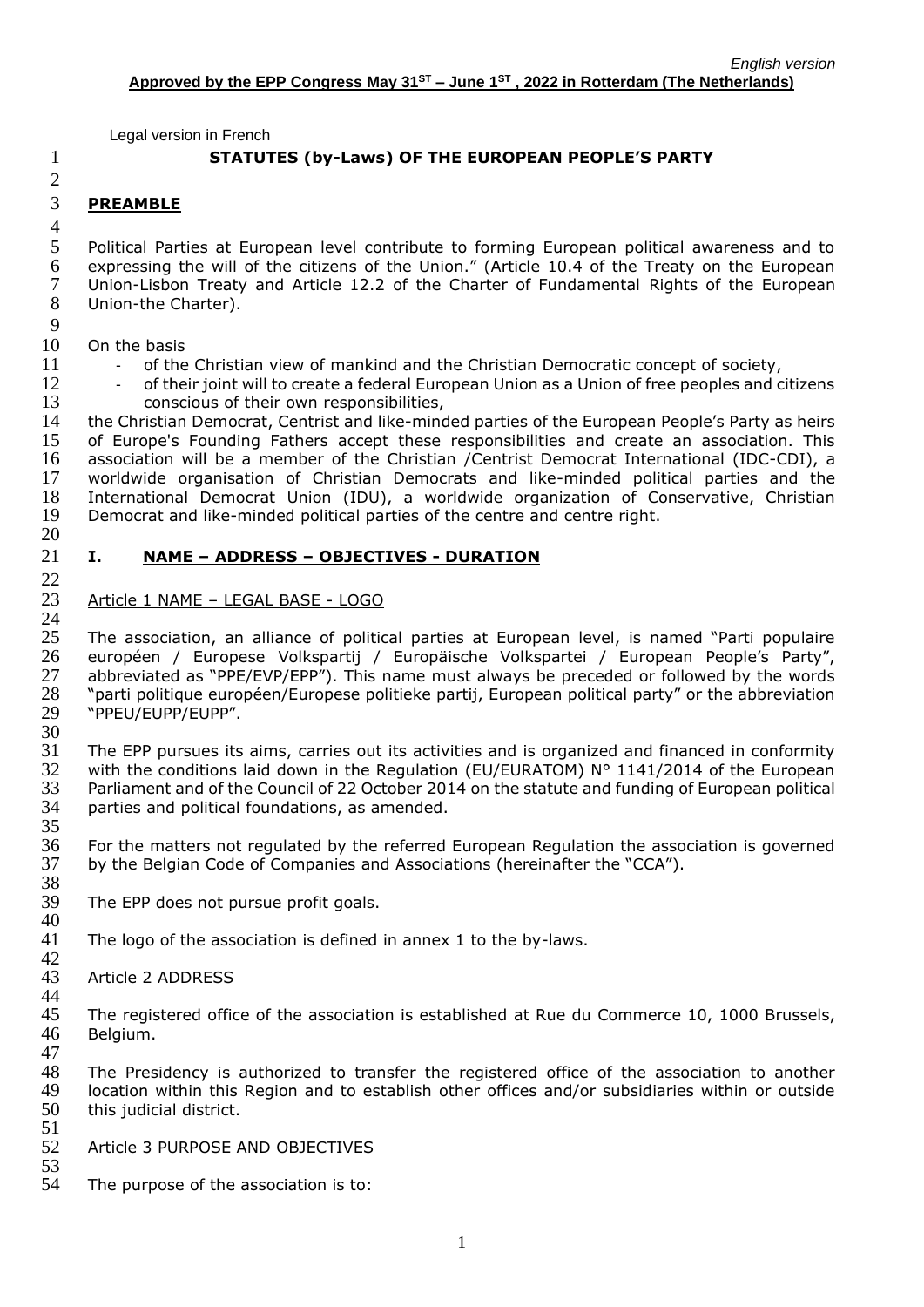- 55 − promote and foster close and ongoing collaboration among its members for the purpose 56 of implementing their common policy at European level;
- 57 encourage and organise unanimous action by its members at European level;
- 58 − work (i) to achieve free and pluralistic democracy, (ii) for respect for human rights,<br>59 fundamental freedoms and the rule of law on the basis of a common programme promote fundamental freedoms and the rule of law on the basis of a common programme promote 60 the process of unification and federal integration in Europe as a constituent element of 61 the European Union.

 $62$ <br> $63$ 63 In order to realize this purpose and in order to establish, develop, implement and promote its 64 policies, the association organizes several discussion and decision forums, major events and policies, the association organizes several discussion and decision forums, major events and 65 fact finding missions according to strict democratic principles and issues publications of all 66 sorts.

67 68 The association is also authorised to execute all legal instruments (including real estate<br>69 transactions) directly or indirectly useful or necessary for the promotion and achievement of the 69 transactions) directly or indirectly useful or necessary for the promotion and achievement of the above-mentioned aims.

 $\frac{71}{72}$ 72 Through their national policies the member parties of the association support positions taken by<br>73 the association in the context of the European Union. In the context of national responsibilities, 73 the association in the context of the European Union. In the context of national responsibilities,<br>74 they shall maintain their own name, their identity and their freedom of action. The association 74 they shall maintain their own name, their identity and their freedom of action. The association<br>75 is represented in the European Parliament by the Group of the European People's Party (Christian is represented in the European Parliament by the Group of the European People's Party (Christian 76 Democrats) (Group of the EPP in the European Parliament).

 $\frac{77}{78}$ 78 Member parties oblige parliamentarians elected to the European Parliament on their list, and/or<br>79 sent to the like-minded or associated Groups at the Parliamentary Assemblies of the CoE, the 79 sent to the like-minded or associated Groups at the Parliamentary Assemblies of the CoE, the 80 OSCE and NATO, the European committee of the regions, Union for the Mediterranean and OSCE and NATO, the European committee of the regions, Union for the Mediterranean and 81 EURONEST, to join the EPP Groups therein.

 $82$ <br> $83$ Article 4 DURATION

84 85 The association is incorporated for an indefinite duration.

## 86<br>87 87 **II. MEMBERSHIP**

## 88 Article 5 MEMBERS WITH VOTING RIGHTS

90<br>91 91 The number of members is unlimited, but may not be less than two. Requests for membership<br>92 Shall be submitted to the President and Secretary General in writing. They shall comprise a shall be submitted to the President and Secretary General in writing. They shall comprise a 93 statement on the adoption of the Political programme, the EPP Code of Conduct on Ethical 94 Behaviour in Politics*,* as well as the by-laws and the internal regulations of the association, in 95 addition to a copy of the by-laws and programme in its original language and in English of the<br>96 applicant party. The EPP President and Secretary General should be notified in writing of any 96 applicant party. The EPP President and Secretary General should be notified in writing of any<br>97 change in the by-laws of any member. The Presidency will transmit the application for 97 change in the by-laws of any member. The Presidency will transmit the application for 98 membership to the Political Assembly following the recommendation of the Working Group EPP 98 membership to the Political Assembly following the recommendation of the Working Group EPP<br>99 Membership. Membership.

 $\frac{100}{101}$ 

101 Without prejudice to article *5 bis* and subject to what follows, the Political Assembly is authorised 102 to grant, at its own discretion, the applicant one of the following member status in the EPP: (1) 103 Ordinary Member Party, (2) Associated Member Party, (3) Member Association or (4) Individual 104 Member (as defined here below). Member (as defined here below).

 $\frac{105}{106}$ 

107

(1) Ordinary Member Parties

108 The member status of Ordinary Member Party can be granted to any Christian Democrat or like-109 minded party, based in the European Union, which subscribes to the association's political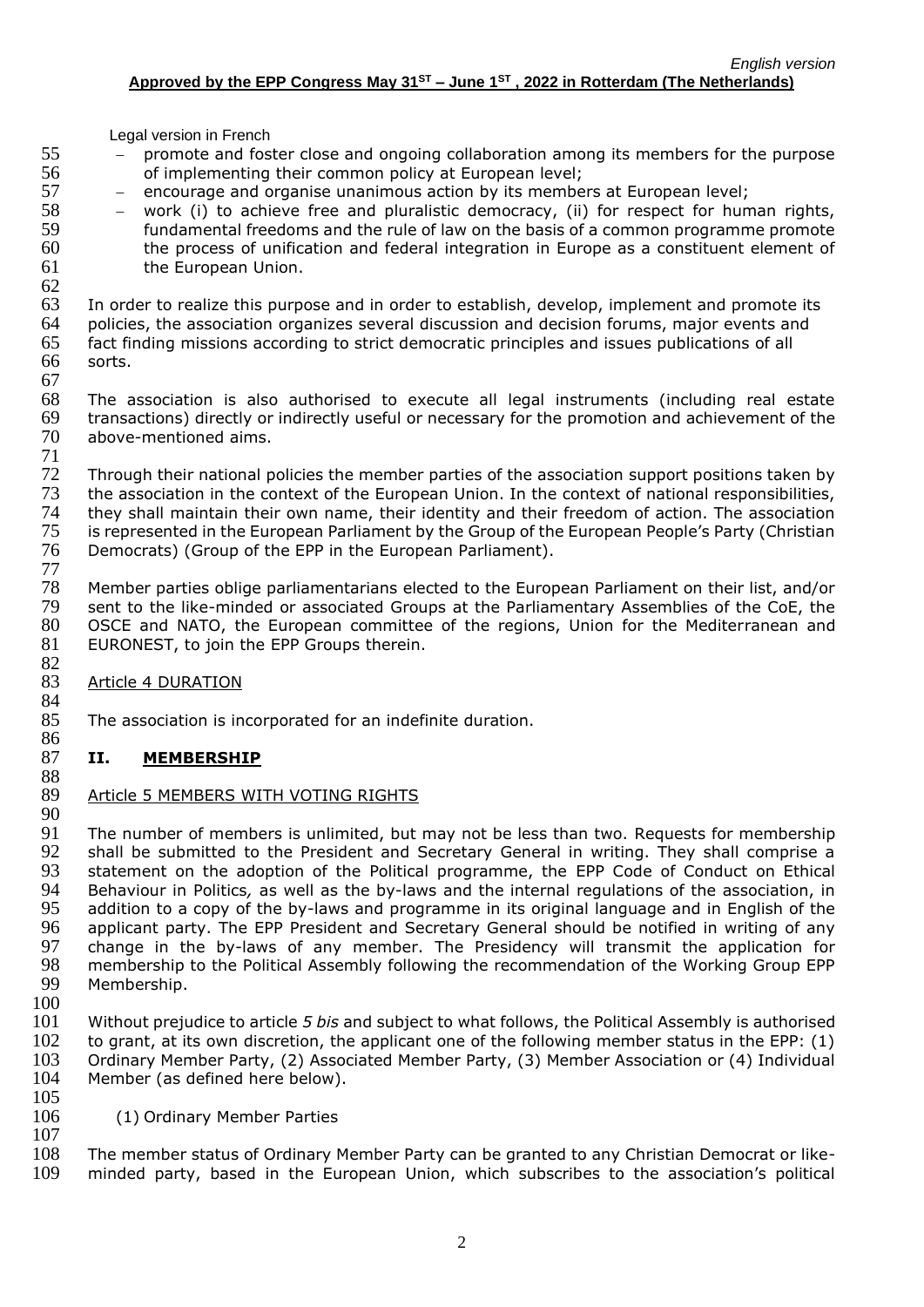110 programme and the EPP Code of Conduct on Ethical Behaviour in Politics*,* and which accepts the 111 association's by-laws and internal regulations.  $\frac{112}{113}$ 

(2) Associated Member Parties

115 The member status of Associated Member Party can be granted to any political party of Christian 116 Democrat or like-minded orientation, based outside the European Union, from states whose 117 applications for membership of the European Union have been introduced and / or states 118 belonging to the European Free Trade Association (EFTA), which subscribes to the objectives 119 referred to in article 3 of the by-laws and to the association's political programme and EPP Code referred to in article 3 of the by-laws and to the association's political programme and EPP Code 120 of Conduct on Ethical Behaviour in Politics, and which accepts the association's by-laws and 121 internal regulations. Associated Member Parties, or their representatives within the organs and<br>122 bodies of the association, shall not participate in decisions involving the policies and structure of 122 bodies of the association, shall not participate in decisions involving the policies and structure of 123 the European Union nor of its institutional system. If the state in which the Associated Member 123 the European Union nor of its institutional system. If the state in which the Associated Member<br>124 Party is established effectively becomes a member of the European Union, such Associated Party is established effectively becomes a member of the European Union, such Associated 125 Member Party shall automatically become an Ordinary Member Party as from the date of the 126 adherence of such state to the European Union.  $\frac{127}{128}$ 

(3) Member Associations

130 The member status of Member Association can be granted to any Member Association within the 131 meaning of article 26 of the by-laws and section VIII of the internal regulations and which<br>132 subscribes to the association's political programme and EPP Code of Conduct on Ethical 132 subscribes to the association's political programme and EPP Code of Conduct on Ethical<br>133 Behaviour in Politics and accepts the association's by-laws and internal requilations. Behaviour in Politics and accepts the association's by-laws and internal regulations.

134<br>135

129

114

The member status of Member Association has been granted to the following associations:

- 136 European Democrat Students (EDS)<br>137 Europen Union of Christian Democra
	- Europen Union of Christian Democratic Workers (EUCDW)
- 138 Youth of the European People's Party (YEPP)
- 139 Small and Medium Entrepreneurs of Europe (SME EUROPE)
- 140 EPP Women (EPPW)<br>141 European Seniors Ur
- 141 European Seniors Union (ESU)<br>142 The way in which these Member A
- The way in which these Member Associations are integrated in the association is further 143 described in article VIII of the Internal Regulations. 144
- 145 (4) Individual Members

146<br>147 In addition, all members of the EPP Group in the European Parliament elected on a list of a 148 member party are also members ex officio of the association (hereinafter referred to as 149 "Individual Members"). Other members of the European Parliament can become Individual 150 Members of the association by decision of the Political Assembly on the proposal of the 151 Presidency of the association. The speaking and voting rights of the Individual Members within 152 the organs of the association are personal and inalienable. the organs of the association are personal and inalienable.

153

154 If a candidate for membership in the association is a legal person within the meaning of the law<br>155 applicable to it, it must name in its application for membership a natural person who will applicable to it, it must name in its application for membership a natural person who will 156 represent it in the association. The same provision applies if the candidate does not have legal 157 personality under the law applicable to it. It shall then designate a natural person who will act 158 on behalf of all members of the candidate member without legal personality, as its<br>159 representative. In case of a change of representation, the President of the association is 159 representative. In case of a change of representation, the President of the association is 160 immediately informed in writing. immediately informed in writing. 161

162 Article *5 bis* MEMBERS WITHOUT VOTING RIGHTS

163 164 Without prejudice to article 5 and subject to what follows, the Political Assembly is, on the 165 proposal of the Presidency, authorised to grant, at its own discretion, the applicant one of the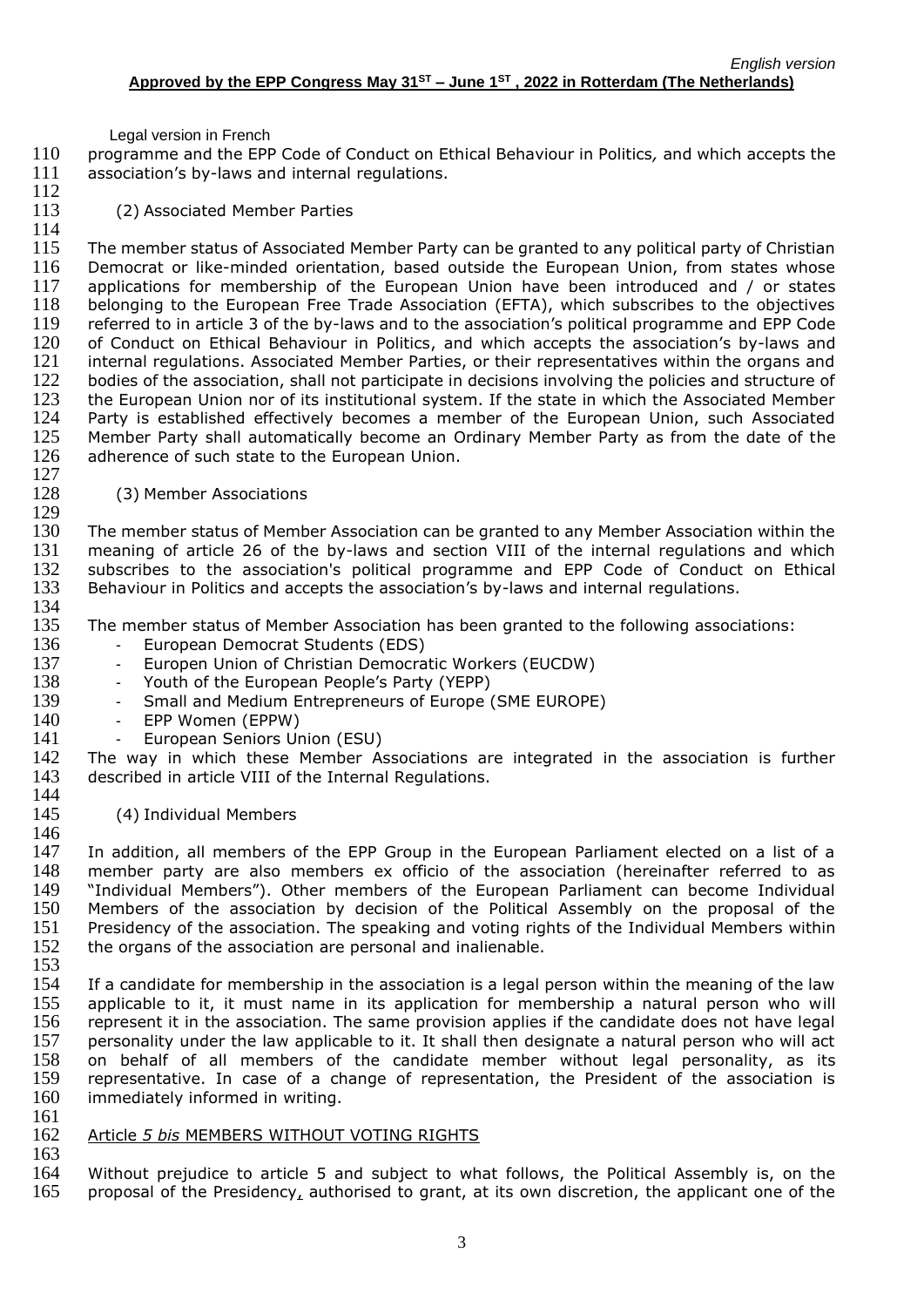following member statuses without voting rights: (1) Observer Member Party, (2) EPP Partner or (3) Associated Entities (as defined here below).

 (1) Observer Member Parties

 The member status of Observer Member Party can be granted to parties close to the EPP, from 172 (i) European Union Member States, (ii) states which have applied for European Union<br>173 membership as well as from (iii) European states that are members of the Council of Europe, 173 membership as well as from (iii) European states that are members of the Council of Europe,<br>174 upon the condition of the adoption of the association's political programme and the EPP Code of 174 upon the condition of the adoption of the association's political programme and the EPP Code of 175 Conduct on Ethical Behaviour in Politics, and the acceptance of the association's by-laws and Conduct on Ethical Behaviour in Politics, and the acceptance of the association's by-laws and 176 internal regulations.

 $\frac{177}{178}$ (2) EPP Partners:

 The member status of EPP Partner can be granted to any political party outside the EU represented in an International Organization such as the Council of Europe, NATO, OSCE and / or Union for the Mediterranean (UfM), upon the condition that such party has a likeminded EPP orientation, accept the association´s by-laws (including the objectives referred to in article 3 of the by-laws), internal regulations and political programme. Membership of the Centrist Democrat International (IDC-CDI) and/or International Democrat Union (IDU) is a positive criteria.

(3) Associated Entities

186 The member status of Associated Entity can be granted to any entity based in a European Union<br>187 Member State or a third country whose activities and positions taken are in line with the EPP Member State or a third country whose activities and positions taken are in line with the EPP program and which subscribes to the association's political programme and EPP Code of Conduct on Ethical Behaviour in Politics and accepts the association's by-laws and internal regulations.

190<br>191 191 The member status of Associated Entity has been granted to the Robert Schuman Institute and 192 the Wilfried Martens Fund. the Wilfried Martens Fund. 

 The way in which the Robert Schuman Institute and the Wilfried Martens Fund are integrated in the association is further described in articles XIII and XIV of the Internal Regulations.

- 
- Article 6 COMPLIANCE WITH CODE OF CONDUCT

 Every application for the member status of Ordinary Member party, Associated Member Party, Member Association, Observer Member Party, or Individual Member, who is not a member ex 200 officio of the association, must include a written statement confirming that the applicant 201 undertakes to comply with the values, principles and provisions set out in the association's EPP Code of Conduct on Ethical Behaviour in Politics as approved and amended from time to time in accordance with article 25 and 16 of the by-laws (hereinafter referred to as the "EPP Code of Conduct").

- The EPP Ethics Committee shall draw up a procedure to be applied as part of the application process, with a view to verifying the compliance with the EPP Code of Conduct of any applicant, having confirmed its adherence to the EPP Code of Conduct in accordance with this article.
- Article 7 MEMBERSHIP FEES AND MEMBERSHIP PUBLICATION
- Ordinary Member Parties, Associated Member Parties, Member Associations, Observer Member Parties and EPP Partners individually pay annual dues of no more than 500.000 (five hundred
- 213 thousand) euros. The amount of the dues is determined annually by the Political Assembly. Dues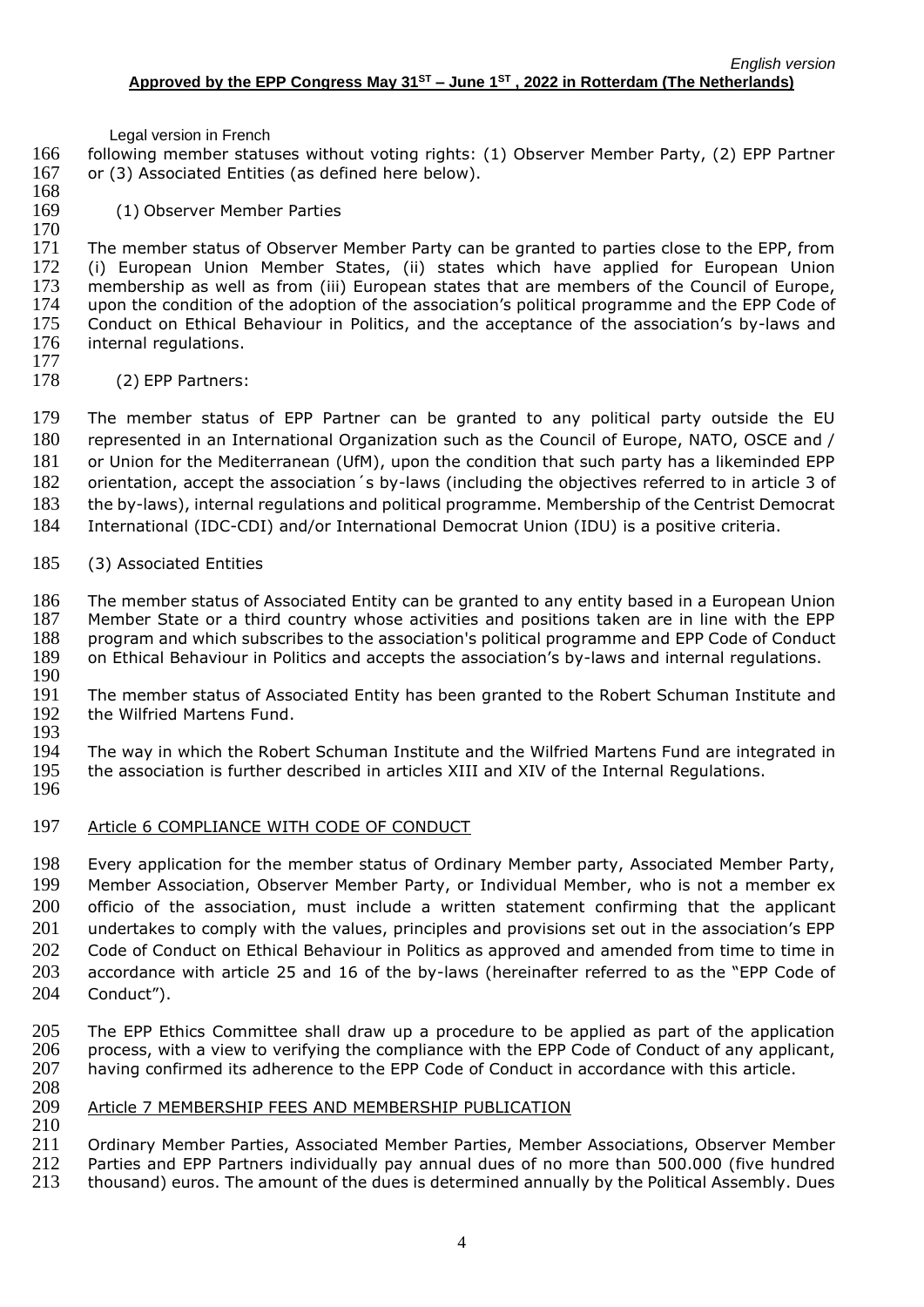214 are payable within two weeks of having been set and communicated by the Political Assembly 215 to the members.

216 217 Ordinary Member Parties, Associated Member Parties, Member Associations, Observer Member<br>218 Parties publish the political programme and logo of the EPP on their websites, in a clearly visible Parties publish the political programme and logo of the EPP on their websites, in a clearly visible 219 and user-friendly manner, from the date on which the Political Assembly granted them member<br>220 status and for the entire duration of their membership. status and for the entire duration of their membership.

## 221 Article 8 REGISTER AND EXCLUSIVITY

 $^{223}_{224}$ 

The Presidency keeps a membership register at the registered office of the association. This 225 register lists the surname, first name, place of residence, date and place of birth of members or,<br>226 in the case of legal persons or de facto associations, the name, legal form, address of the 226 in the case of legal persons or de facto associations, the name, legal form, address of the 227 registered office, identity of the representative and, where applicable, the registration number 227 registered office, identity of the representative and, where applicable, the registration number<br>228 in accordance with existing legislation and/or regulations. All members may consult this register 228 in accordance with existing legislation and/or regulations. All members may consult this register  $229$  at the registered office of the association. at the registered office of the association.

230<br>231 231 The EPP membership is strictly exclusive. In no case may an EPP member as defined under<br>232 Articles 5 and 5 bis under Section II of the by-laws also be a member of any other Political Party Articles 5 and 5 bis under Section II of the by-laws also be a member of any other Political Party 233 at European Level recognized under Regulation (EU/EURATOM) N° 1141/2014 of the European 234 Parliament and of the Council of 22 October 2014 on the statute and funding of European political 235 parties and political foundations.

236<br>237 237 A member of the EPP that is found to be also member of another Political Party at European<br>238 Level will be automatically excluded according to Article IX, c. of the EPP Internal Regulations. Level will be automatically excluded according to Article IX, c. of the EPP Internal Regulations. 239

## 240 Article 9 RESIGNATION, SUSPENSION AND EXCLUSION

241<br>242 Any member may resign from the association at any time. The member gives notice to the 243 Presidency of the decision to resign by written notification.

244<br>245 245 Members that resign are obliged to fulfil their financial obligations toward the association for the 246 vear during which the resignation is submitted and for all previous vears. year during which the resignation is submitted and for all previous years.

247 248 The suspension and the exclusion of a member may only be decided by the Political Assembly. 249 It is not obliged to disclose its reasons. A proposal for the exclusion or suspension of a member 250 may only be submitted by the Presidency, or seven Ordinary or Associated Member Parties from 250 may only be submitted by the Presidency, or seven Ordinary or Associated Member Parties from<br>251 five different countries. The Presidency invites the member concerned to the meeting of the five different countries. The Presidency invites the member concerned to the meeting of the 252 Political Assembly and may hear the member concerned. The Political Assembly can take any 253 action it deems appropriate against an Individual Member, who is not a member ex officio of the 254 association. A proposal for the exclusion of an Individual Member who is a member ex officio of 255 the association may only be submitted by the Presidency of the EPP Group in the European 255 the association may only be submitted by the Presidency of the EPP Group in the European<br>256 Parliament. Parliament.

 $\frac{257}{258}$ 258 If a Member Party is not any more a viable political force in its respective country and, in<br>259 particular, has not been represented in regional or national or European Parliament(s) for two 259 particular, has not been represented in regional or national or European Parliament(s) for two<br>260 consecutive parliamentary terms, the EPP Presidency can recommend to the Political Assembly consecutive parliamentary terms, the EPP Presidency can recommend to the Political Assembly 261 its suspension or exclusion, according to the procedures stated in the previous paragraph.

262 263 If a member, other than an Individual Member who is a member ex officio of the association, 264 does not comply with the EPP Code of Conduct, the Presidency can, upon recommendation of 265 the EPP Frhics Committee, recommend to the Political Assembly the suspension or exclusion of 265 the EPP Ethics Committee, recommend to the Political Assembly the suspension or exclusion of 266 that member, according to the procedures stated above. In this case, the Political Assembly shall 267 investigate the alleged violations of the EPP Code of Conduct, invite the member concerned to a 268 hearing and render a reasoned decision.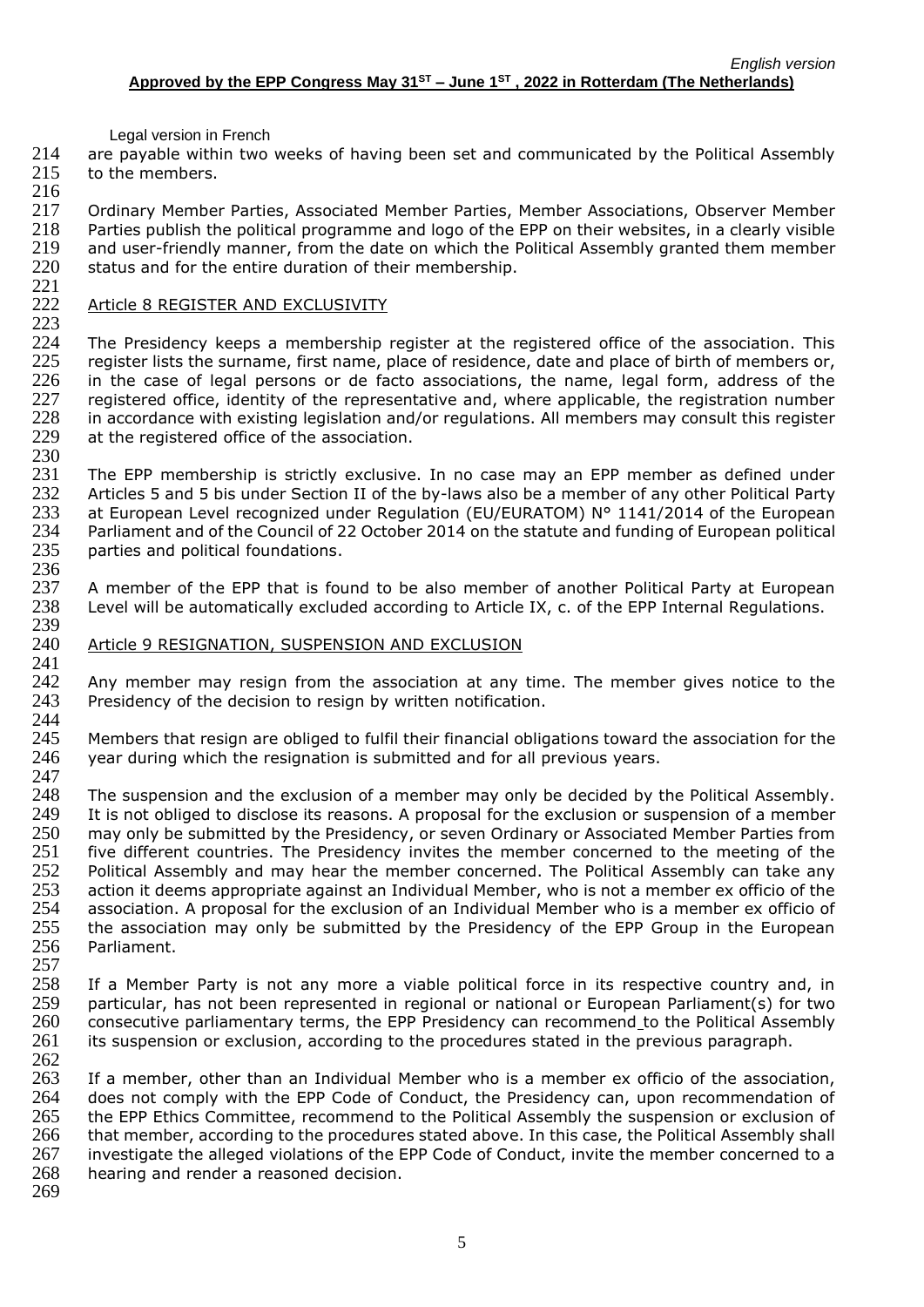270 If a member, other than an Individual Member, does not continuously publish the political 271 programme and logo of the EPP on its website in a clearly visible and user-friendly manner, the 272 EPP Presidency can recommend to the Political Assembly its suspenson or exclusion, according 273 to the procedures stated above. In this case, the Political Assembly shall invite the member 274 concerned to a hearing and render a reasoned decision. concerned to a hearing and render a reasoned decision.

275<br>276 276 A member's affiliation ceases automatically upon death, disqualification, liquidation or in cases<br>277 of temporary administration, court-ordered settlement or insolvency. The affiliation of an 277 of temporary administration, court-ordered settlement or insolvency. The affiliation of an<br>278 individual member ends automatically when this member is no longer a member of the European 278 individual member ends automatically when this member is no longer a member of the European<br>279 Parliament and the affiliation of a Member Association ends automatically when this member Parliament and the affiliation of a Member Association ends automatically when this member 280 does no longer fulfil the criteria that were necessary for its preliminary recognition as a Member 281 Association and which are set out in the internal regulations.

 $\frac{282}{283}$ 283 Members that resigned or were excluded and the legal successors of such members or of 284 deceased members have no claims on the assets of the association and may never be reimbursed 284 deceased members have no claims on the assets of the association and may never be reimbursed 285 for dues paid, contributions or any other payments made to the association, unless otherwise 286 expressly provided for in the by-laws.

 $\frac{287}{288}$ In no case may a member that resigned or was excluded demand the communication of or a 289 copy of the accounts, the placing of official seals on the property of the association or the drawing 290 up of an inventory.

## 291 Article 9 (bis) STATEMENTS - MEMBERS LIST

293<br>294 294 The EPP does not bear responsibility for statements issued on behalf of the EPP by members 295 without prior approval of the EPP President. without prior approval of the EPP President.

296<br>297 The list of member parties as defined in article 5 and 5 bis is defined in annex 2 to the by-laws.

#### 298 299

# 300 **III. ORGANS OF THE ASSOCIATION**

#### 301<br>302 Article 10 ORGANS 303

304 The organs of the association are: 305<br>306

- 
- 306 (i) The Presidency<br>307 (ii) The Political Ass (ii) The Political Assembly
- 308 (iii) The Congress. 309
- 310 The EPP strives towards equal participation of women and men in all its organs.

## $\frac{311}{312}$ 312 **IV. PRESIDENCY**

313

314 Article 11 COMPOSITION – ELECTION – INCOMPATIBILITIES – INVITEES – VOLONTARYTY –<br>315 REPLACEMENTS **REPLACEMENTS** 

- 316
- 317 The association is managed by the Presidency, the executive organ, within the meaning of article
- 318 10:9 of the CCA. The Presidency is composed of: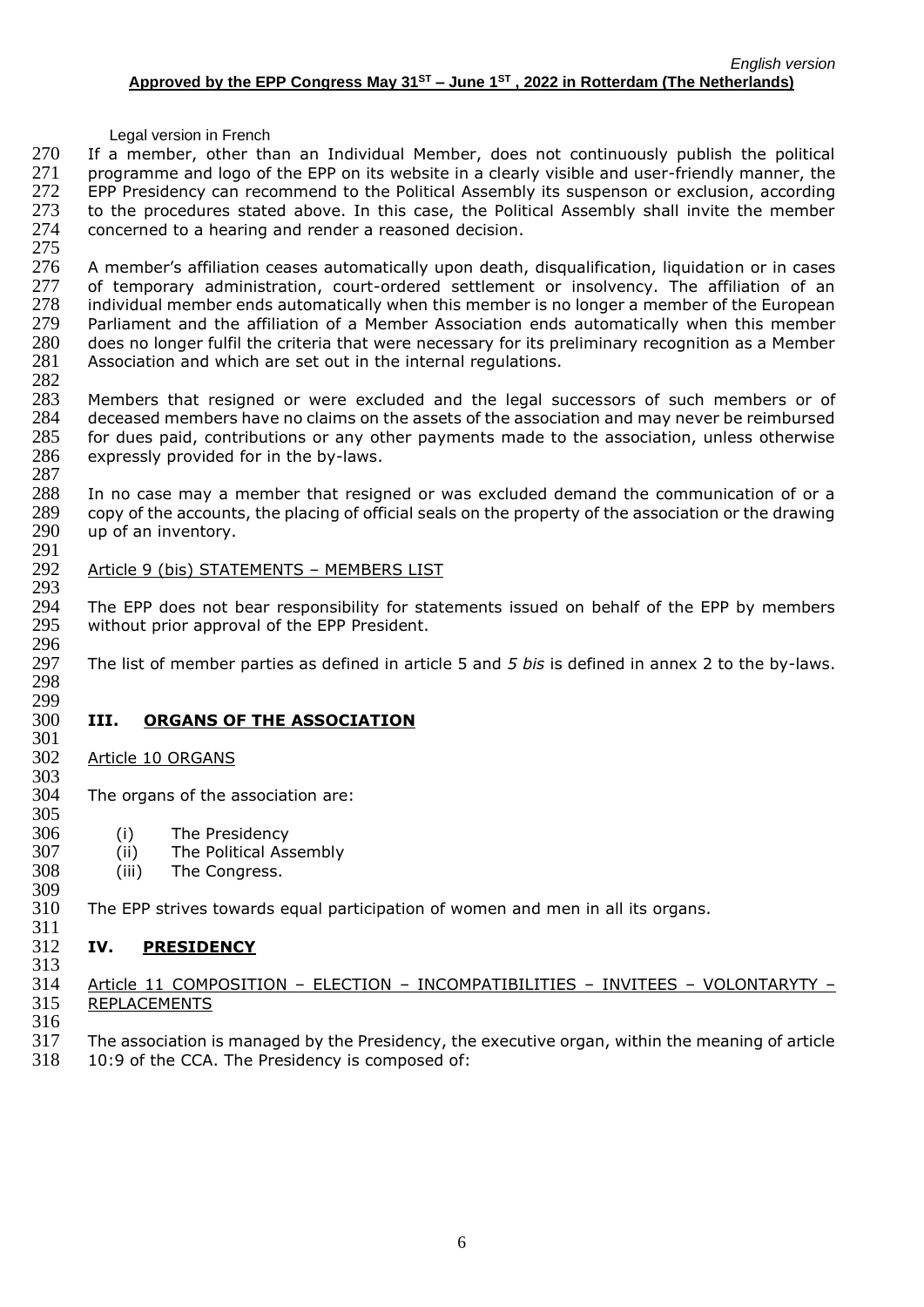- 319 (i) the President of the EPP;
- 320 (ii) the President of the European Commission, the President of the European Council, 321 the High Representative on Foreign and Security Policy, the President of the European
- 322 Parliament (to the extent that these persons are affiliated to the EPP);<br>323 (iii) the Chairman of the EPP Group in the European Parliament (iii) the Chairman of the EPP Group in the European Parliament
- 324 (iv) the President of the European Committee of the Regions to the extent that he/she is 325 affiliated to the EPP or the Chairman of the EPP Group in the European Committee of 326 the Regions only if the President of ECoR is not affiliated to the EPP;<br>327 (v) the Honorary President(s):
	- $(v)$  the Honorary President $(s)$ ;
- 328 (vi) ten Vice-Presidents;
- 329 (vii) the Treasurer; and
- 330 (viii) the Secretary General.

331<br>332 332 Except for the Honorary President(s) who are elected by the Political Assembly, and for the 333 President of the Furopean Commission, the President of the High President of the European Commission, the President of the European Council, the High 334 Representative on Foreign and Security Policy, the President of the European Parliament, the 335 President of the Group of the EPP in the European Parliament, who are *ex officio* members of the 336 Presidency, the members of the Presidency are elected by the Congress by secret ballot and by 337 separate vote, for a renewable term of three years. separate vote, for a renewable term of three years. 338

339 The Congress elects first the President who, subsequently, proposes to the Congress a Secretary 340 General to be elected. Only representatives of Ordinary and Associated Member Parties are<br>341 eligible for these functions. eligible for these functions.

342<br>343 Candidates who obtain a simple majority of the valid votes cast are elected. Abstentions are not 344 considered valid votes. Prior to the Congress, a special voting regulation for the election of the 345 President, Vice-Presidents, Secretary General and Treasurer, will be approved by the Political 346 Assembly. 347

348 Candidates for the functions of President, Vice-Presidents and Treasurer must be nominated, in 349 writing, to the Secretariat General, seven days prior to the date of the election. Presidents and on<br>350 Secretaries General are entitled, on behalf of Ordinary and Associated Member Parties and on 350 Secretaries General are entitled, on behalf of Ordinary and Associated Member Parties and on<br>351 behalf of Member Associations, to propose candidates provided that all candidates are member behalf of Member Associations, to propose candidates provided that all candidates are member 352 of an Ordinary or Associated Member Party. All Ordinary and Associated Member Parties and all 353 Member Associations shall be informed of the names of the candidates not less than three days 354 prior to the elections.

355<br>356 The members of the Presidency may resign at any time, by giving notice to the Presidency of 357 the decision to resign by written notification. Their mandate is at any time revocable by the 358 Congress.

- 359<br>360 360 Ceasing to be a member of an Ordinary or Associated EPP Member Party also constitutes 361 simultaneous resignation from the EPP Presidency. simultaneous resignation from the EPP Presidency.
- 362 363 If a mandate falls vacant, the Political Assembly shall in accordance with the previous paragraphs 364 of this article, elect a replacement following a call for candidatures. At the following Congress, 365 confirmation of this election is requested and the Congress determines the duration of the term 366 of office. Members of the Presidency may be re-elected.
- 367 368 Members of the Presidency whose terms of office are coming to an end must, before expiry of 369 the term, call a Congress for the purpose of electing new members of the Presidency. If they fail 370 to do so, they are obliged to remain in office until such time as a replacement can be found. to do so, they are obliged to remain in office until such time as a replacement can be found, 371 without prejudice to their responsibility for any damage caused by their omission. 372
- 373 On the proposal of the President, and in accordance with the requirements of the agenda, the 374 following persons may be invited to attend meetings of the Presidency: following persons may be invited to attend meetings of the Presidency: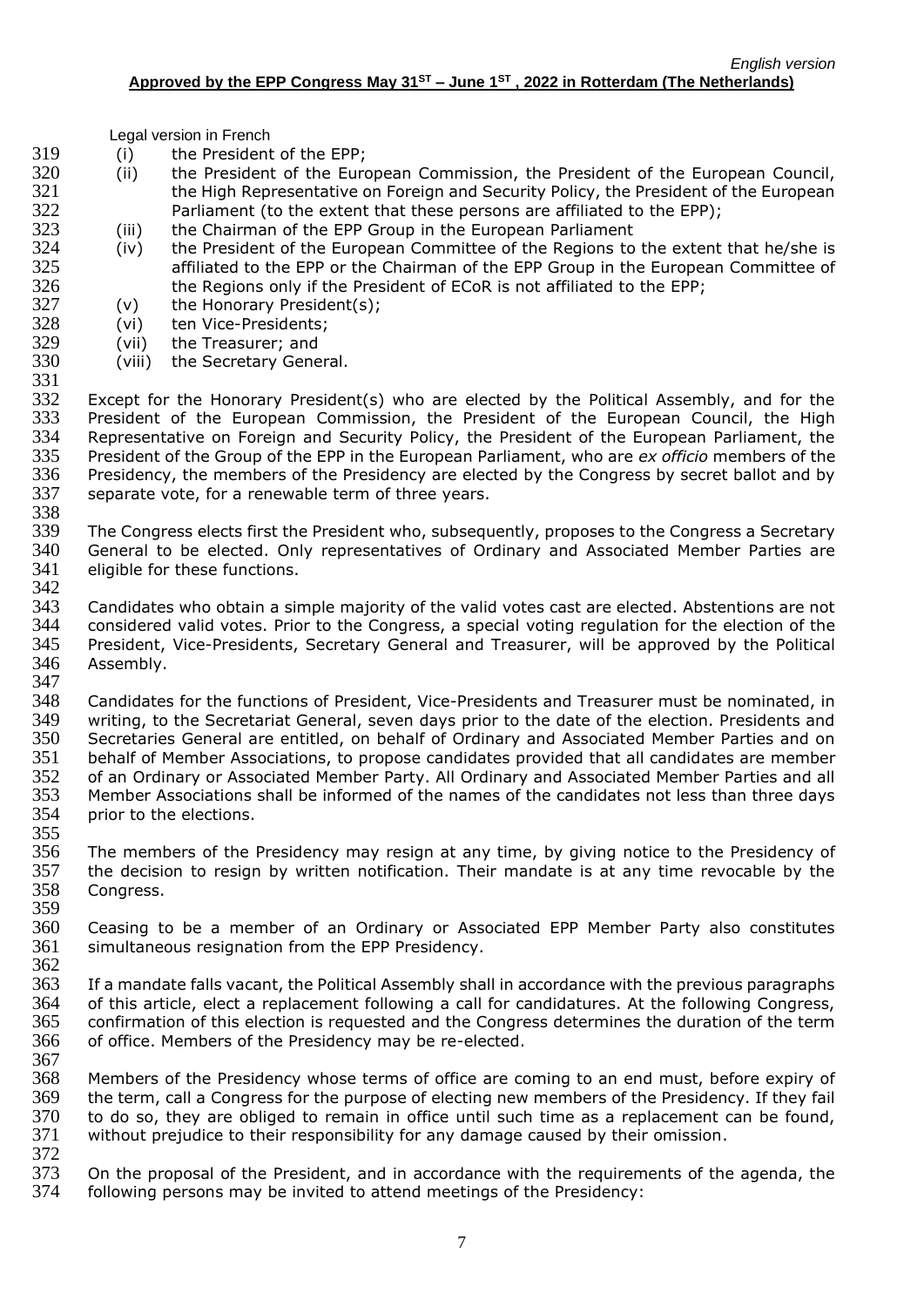- 375 members of the European Commission who are member of a Member Party;
- 376 The President and/or the President of the EPP, like-minded or associated Groups, at the 377 Parliamentary Assemblies of the CoE, the OSCE and NATO, the European committee of the 378 regions, Union for the Mediterranean and EURONEST.
- 379 380 The following persons are permanently invited:
- 381 (1) the Deputy Secretary(ies)-General of the EPP;
- 382 (2) The Secretary-General of the EPP Group in the European Parliament.
- 383<br>384 The EPP President and/or Secretary General can attend, at will, any meetings of any organs of 385 EPP Groups and Associations.
- 386<br>387 387 The members of the Presidency are not remunerated for the exercise of their mandate, unless 388 decided otherwise by the Political Assembly. decided otherwise by the Political Assembly.
- 389<br>390 In case the President would be prevented to fulfil his powers, as attributed to him by these by-391 laws and the internal regulations, he will delegate one of the Vice-Presidents as his representative. 393

## 394 Article 12 POWERS – RESPONSIBILITIES

396 The Presidency has the powers attributed to it by the law, these by-laws and the Internal 397 Requidations. Its competences consist inter alia of: Regulations. Its competences consist inter alia of:

- 398<br>399 399 - ensuring the implementation of decisions taken by the Political Assembly;<br>400 - preparing the annual accounts and budget;
- preparing the annual accounts and budget;
- 401 ensuring the permanent political presence of the EPP;<br>402 monitoring the work of the General Secretariat, are
- 402 monitoring the work of the General Secretariat, and more in particular the budget 403 management;
- 404 issuing statements on behalf of the EPP in the framework of its political program further 405 to a decision of the Political Assembly;<br>406 - proposing candidates for the function
- 406 proposing candidates for the function of Deputy Secretary(ies) General to the Political 407 Assembly in agreement with the Secretary General: Assembly in agreement with the Secretary General;
- 408 proposing candidates for nomination as Honorary President to the Political Assembly;
- 409 ensuring the coherence of membership policies between the EPP and EPP Groups in 410 international organisations, institutions, bodies and assemblies;
- 411 adopting internal regulations for matters that fall within the scope of its competences;
- 412 implementing the recommendations of the EPP Ethics Committee and formulating 413 proposals to the Political Assembly as to the further implementation by the Political 414 Assembly of these recommendations. 415

#### 416 Article 13 MEETINGS 417

418 The members of the Presidency shall meet at least eight times annually, upon convocation by 419 the President, by letter, fax or email at the latest two weeks in advance, unless in case of 420 urgency. The meetings take place on the day and at the time and place stated in the convocation 420 urgency. The meetings take place on the day and at the time and place stated in the convocation<br>421 notice. The notice also contains the agenda, which is fixed by the President. The Presidency may notice. The notice also contains the agenda, which is fixed by the President. The Presidency may 422 only debate on the items on the agenda, unless all the members are present and unanimously 423 agree to deliberate and to approve the agenda set at that time.

424<br>425

395

The Presidency shall validly deliberate if a majority of its members are present. 426

427 In case of failure to achieve this quorum, a second meeting shall be convened with the same 428 agenda, which can validly deliberate, regardless of the attendance quorum.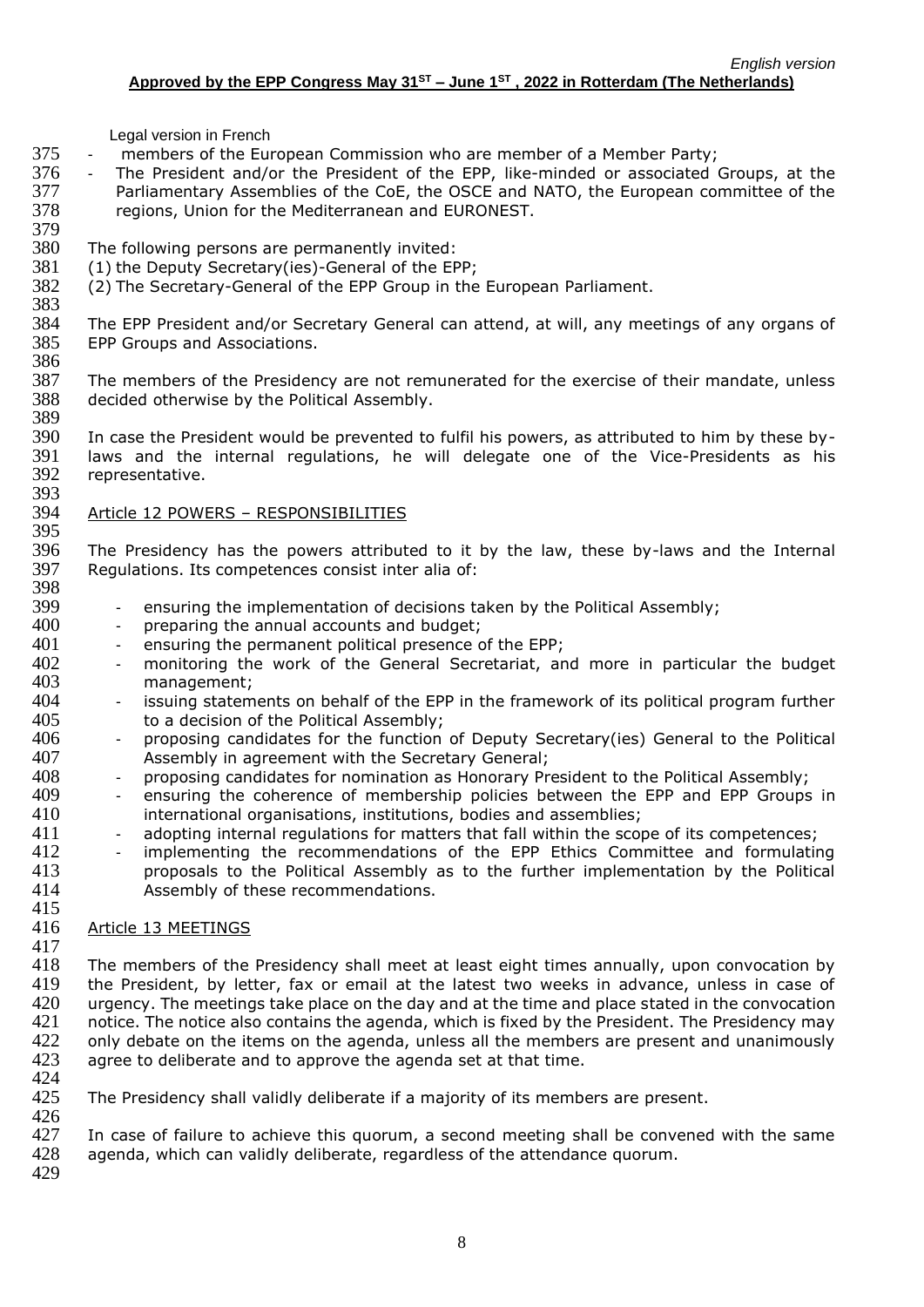430 Decisions shall be taken with a simple majority of the votes cast by the members of the 431 Presidency present. All members of the Presidency shall have one vote. In case of a tie, the 432 President has the casting vote. Abstentions and blank votes are not considered valid votes.

- 433<br>434 The meetings are chaired by the President.
- 435<br>436

449

468

477

The Secretary General or a Deputy Secretary General shall draw up the minutes of the meetings, 437 which shall be kept at the registered office of the association.

438<br>439 Membership of the Presidency is strictly personal, meaning that a representative of a member 440 of the Presidency will not be admitted to meetings. The mandate of the elected members of the 441 Presidency will automatically expire if, during the course of the year, a member has not 442 participated in at least half of the meetings. participated in at least half of the meetings.

443<br>444 444 On the proposal of the President, the Presidency may share work between its members or 445 mandate certain members for specific tasks and delegate specific powers to one or more of its 446 members.

### 447<br>448 Article 14 DECISION MAKING PROCESS

450 If the President considers it advisable, the Presidency may approve a proposal by having all 451 members of the Presidency sign for approval a circular setting out the proposal.

452<br>453 453 In this case, the Presidency is not required to call a meeting. The circular must include the 454 following information: following information: 455

- 456 a statement that the text is a proposal for a decision of the Presidency;
- 457 a statement that the decision shall only be approved if signed by all the members of the 458 Presidency;
- 459 a statement that the decision may not be amended and that no reservations may be 460 expressed by members of the Presidency;<br>461 - a statement that all the members of the
- 461 a statement that all the members of the Presidency must return the document signed<br>462 and with the handwritten words "read and approved": and with the handwritten words "read and approved";
- 463 a statement that the signed circular must be returned within ten days to the association.

464 The meetings of the Presidency may also be organized by video- or teleconference or any other means of telecommunication, as long as all participants are able to express themselves and are intelligible to all other participants.

## 469 **V. POLITICAL ASSEMBLY**

## 470<br>471 Article 15 DEFINITION - COMPOSITION

472<br>473 The Political Assembly is the strategic organ and the general assembly, within the meaning of 474 article 10:5 of the CCA, of the association.

- 475<br>476 It is composed of:
- 478 a. members *ex officio*:
- 479<br>480 480 - members of the Presidency;<br>481 - members of the Presidency
	- members of the Presidency of the Group of the EPP in the European Parliament;
- 482 Presidents of Ordinary or Associated Member Parties, Member Associations or their 483 mandated representatives;
- 484 Presidents of national delegations of member parties of the Group of the EPP in the 485 European Parliament;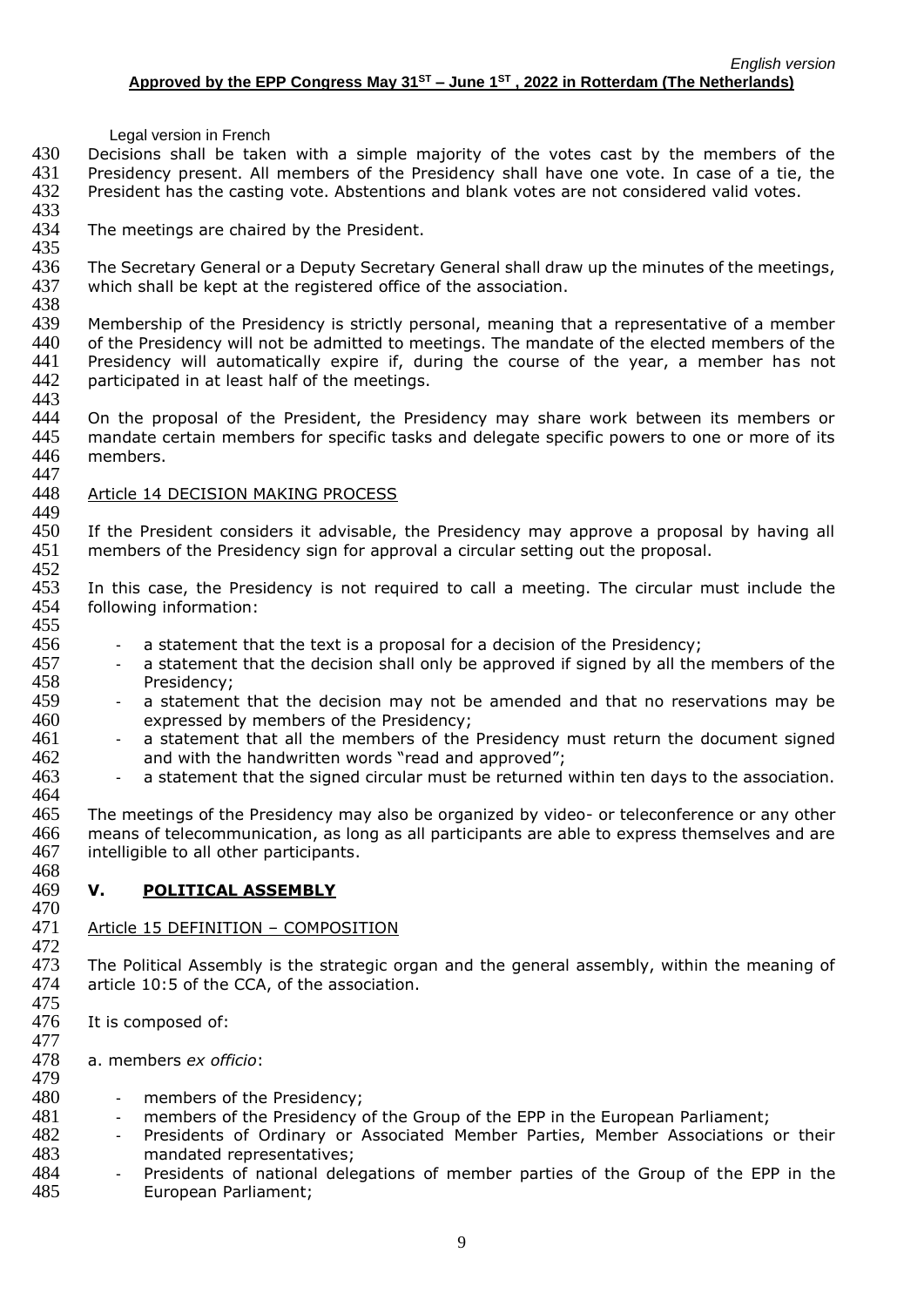- 486 Members of the Presidency of the European Parliament, members of the European 487 Commission and the President or the first Vice-President of the European Committee of 488 the Regions, provided they belong to an Ordinary Member Party;
- 489 Presidents of the EPP, like-minded or associated Groups, at the Parliamentary Assemblies<br>490 of the CoE, the OSCE and NATO, the European committee of the regions, Union for the of the CoE, the OSCE and NATO, the European committee of the regions, Union for the 491 Mediterranean and EURONEST, provided that they are member of an Ordinary Member<br>492 **Party or Associate Member Party**. Party or Associate Member Party.
- 493<br>494 494 The mandate of these members of the Political Assembly ends when they lose the capacity in 495 which they became member of the Political Assembly. which they became member of the Political Assembly.

# 496 497 b. delegated members:<br>498 - Representatives

- 
- 498 Representatives of Ordinary Member Parties and Associated Member Parties.<br>499 The Ordinary Member Parties and Associated Member Parties shall nom 499 - The Ordinary Member Parties and Associated Member Parties shall nominate their<br>500 - delegates together with an equivalent number of substitutes. delegates together with an equivalent number of substitutes.
- 501 o The delegates and voting rights of Ordinary Member Parties are assigned 502 proportionally to the number of Individual Members of the association;<br>503 o The delegates and voting rights of the Associated Member Parties are as
- 503 **b** o The delegates and voting rights of the Associated Member Parties are assigned by<br>504 **he Presidency**. the Presidency.

## 505 - Representatives (three) of the EPP Group in the European Committee of the Regions.

506<br>507 507 The mandate of these members of the Political Assembly ends when the delegation by which<br>508 they became member of the Political Assembly comes to an end. The composition of the Political 508 they became member of the Political Assembly comes to an end. The composition of the Political<br>509 Assembly is calculated by the Secretary General twice in a legislature of the European Parliament Assembly is calculated by the Secretary General twice in a legislature of the European Parliament 510 (i): at the beginning and (ii) half-way through the European parliament legislature (any delay in 511 these calculations is limited to a maximum of six months). This calculation must be approved by 512 the Political Assembly.

514 c. non voting members

513

523

- 515
- 516 The deputy Secretary(ies) General of the Association;<br>517 The Secretary General of the EPP Group in the Europe 517 - The Secretary General of the EPP Group in the European Parliament, and the equivalent<br>518 - EPP Secretaries General of the EPP, like-minded or associated Groups, at the EPP Secretaries General of the EPP, like-minded or associated Groups, at the 519 Parliamentary Assemblies of the CoE, the OSCE and NATO, the European committee of 520 the regions, Union for the Mediterranean and EURONEST;
	-
- 521 Two representatives of each Observer Member Party;<br>522 One representative of each EPP Partner and each Asso One representative of each EPP Partner and each Associated Entity.

524 On the proposal of the President, the Political Assembly may invite certain personalities to give 525 advice. 526

## 527 Article 16 POWERS – RESPONSIBILITIES

528 529 The Political Assembly has the powers attributed to it by the law, these by-laws and the Internal 530 Requiditions. Its competences consist inter alia of: Regulations. Its competences consist inter alia of:

- 531<br>532 ensuring unity of action by the EPP and influencing the achievement of European policy 533 in the spirit of its program;
- 534 electing the Deputy Secretary(ies) General on the proposal of the Presidency;
- 535 stimulating and organizing systematic relations between national parliamentary groups 536 and member parties in agreement with the Group of the EPP in the European Parliament;<br>537 - adopting the annual accounts and the budget; - adopting the annual accounts and the budget;
- 538 electing two Internal Auditors in accordance with article 24 of the by-laws;
- 539 deciding on the applications for membership as well as on the recognition of Member 540 Associations;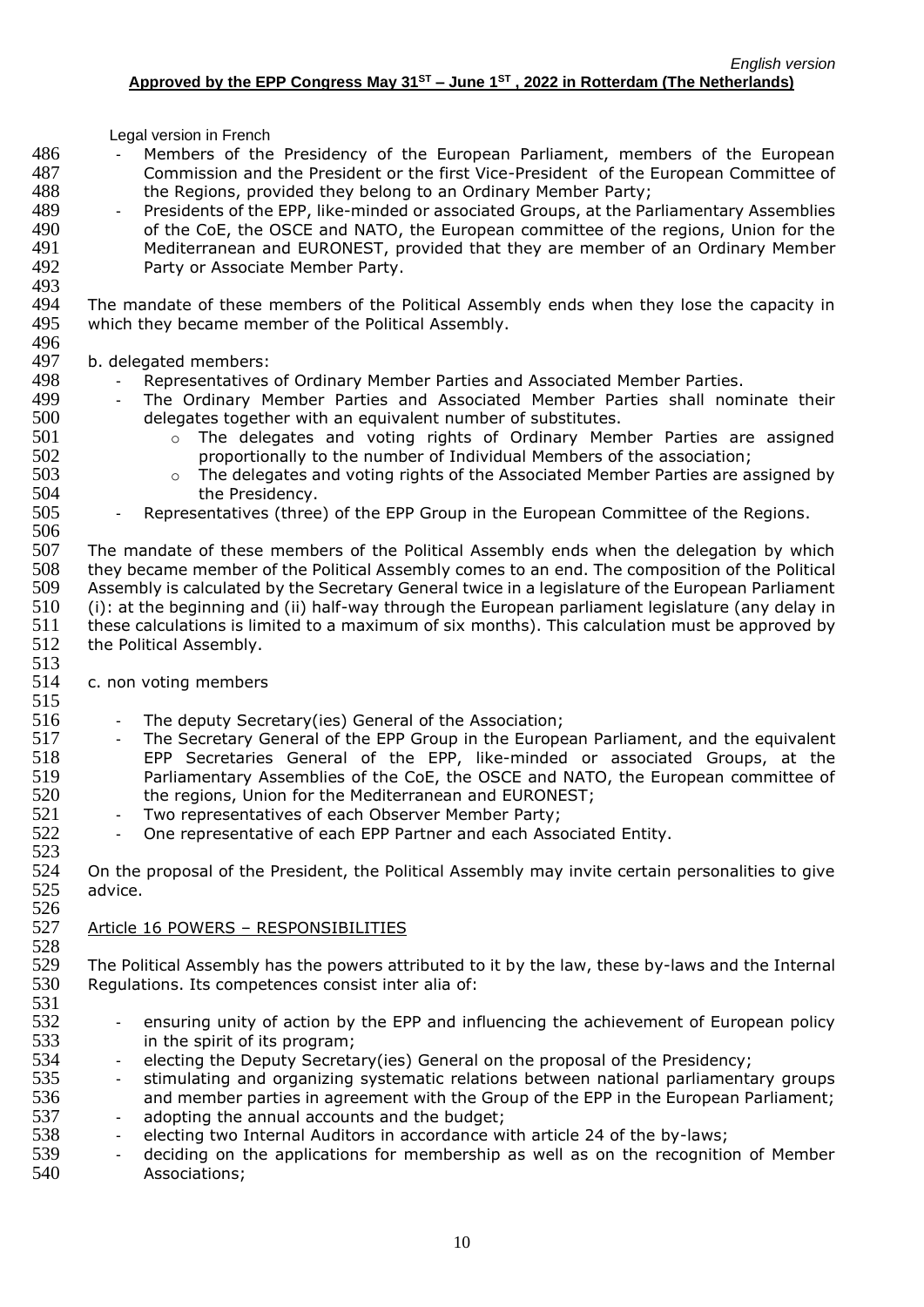- 541 deciding on the suspension and exclusion of members and revoking the recognition of 542 Member Associations;
- 543
	-
- 544 deciding on the amount of annual dues to be paid by the members;<br>545 formulating recommendations to the Congress as to modifications o 545 - formulating recommendations to the Congress as to modifications of the by-laws;
- 546 adopting the Internal Regulations;
- 547 electing the Honorary President(s) on the proposal of the Presidency;
- 548 accepting candidature(s) of EPP candidate(s) for President of the EU Commission;<br>549 deciding on changes to annex 1 to the by-laws on the logo and annex 2 to the b
- 549 deciding on changes to annex 1 to the by-laws on the logo and annex 2 to the by-laws<br>550 on the list of member parties: on the list of member parties;
- 551 appointing five members of the EPP Ethics Committee and electing its president;
- 552 approving the EPP Code of Conduct and any amendments thereof, upon the proposal of 553 553 the EPP Ethics Committee;<br>554 - approving the internal requ
- approving the internal regulations of the EPP Ethics Committee, and any amendments 555 thereof, upon the proposal of the EPP Ethics Committee;
- 556 implementing the recommendations of the EPP Ethics Committee upon the proposal of 557 the Presidency;
- 558 reporting to its members on the compliance by the EPP members with the EPP Code of 559 Conduct.

561 The Political Assembly may establish standing commissions and ad hoc working groups to study 562 specific problems, and decide to dissolve them after having heard the president of the 563 commission or working group. commission or working group. 564

565 Article 17 MEETINGS - DECISION MAKING PROCESS

566 On the invitation of the President, the Political Assembly meets at least four times annually, whenever the object or the interest of the association so requires; an extraordinary meeting can be held at the request of either one-third of the Ordinary Member Parties and Associated Member Parties, or of the Presidency of the Group of the EPP in the European Parliament.

571

560

572 The Political Assembly shall validly deliberate if it is convened regularly, i.e. by letter, fax or 573 email at the latest two weeks in advance, unless in case of urgency, and if a simple majority of email at the latest two weeks in advance, unless in case of urgency, and if a simple majority of 574 its members are present. Failure to achieve this quorum can only be established on the basis of 575 a formal motion, introduced during the meeting itself of the Political Assembly. A formal motion, 576 preventing valid deliberation of the Political Assembly, may be introduced by at least seven<br>577 Ordinary Member Parties or Associated Member Parties from five different countries. If a formal 577 Ordinary Member Parties or Associated Member Parties from five different countries. If a formal<br>578 motion has not been introduced, the Political Assembly can validly deliberate, regardless of the motion has not been introduced, the Political Assembly can validly deliberate, regardless of the 579 fact the attendance quorum has not been reached. If a formal motion has been introduced, and 580 the Political Assembly is thus unable to make a valid deliberation, the President shall convene a 581 second meeting with the same agenda, within at least two weeks and at most two months after 582 the introduction of the formal motion, which can validly deliberate, regardless of the attendance<br>583 auorum. quorum.

584

585 The convocation notice sets out the agenda. Meetings are held at the registered office of the 586 association or at the place stated in the notice of the meeting. The Political Assembly can be 587 held either physically or remotely, via video or telephone conference or any other means of 588 telecommunication, as long as all participants are able to express themselves and are intelligible 589 to all other participants (without prejudice to the specific provisions of applicable law, if any). In<br>590 a case of urgency, that needs to be dealt with immediately at the political assembly, the deadline 590 a case of urgency, that needs to be dealt with immediately at the political assembly, the deadline<br>591 to list this topic on the agenda ends 3 days prior to the scheduled beginning of the political 591 to list this topic on the agenda ends 3 days prior to the scheduled beginning of the political<br>592 assembly. All members of the political assembly must immediately be informed about the assembly. All members of the political assembly must immediately be informed about the 593 addition on the agenda.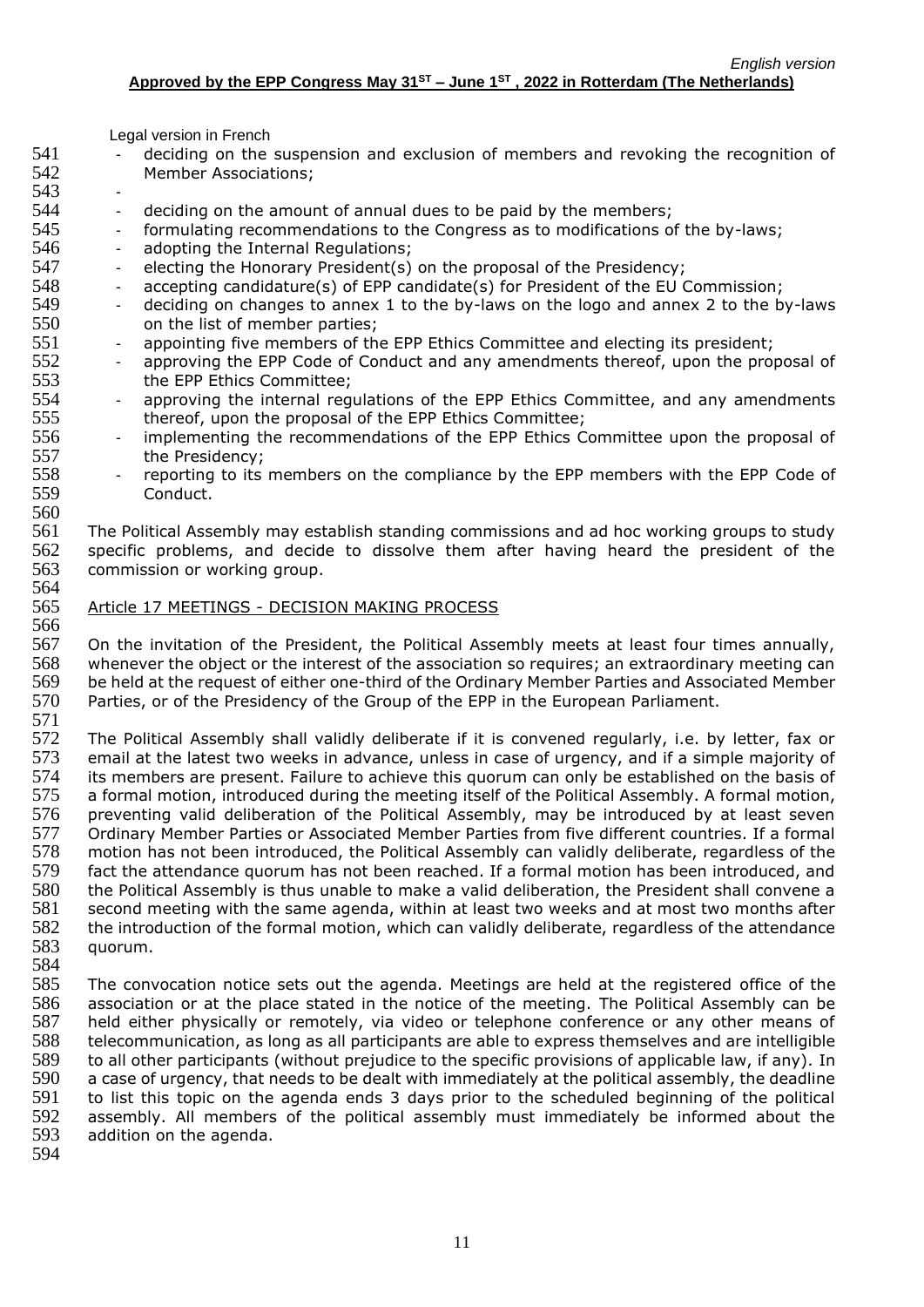All decisions shall be taken by simple majority of the votes cast by the members of the Political Assembly present. In case of a tie, the President has the casting vote. Abstentions and blank votes are not considered valid votes

- 598<br>599 The meetings are chaired by the President.
- 

608<br>609

 The Secretary General or a Deputy Secretary General shall draw up the minutes of the meetings, 602 which shall be kept at the registered office of the association. All members will receive copies of these minutes within four weeks of each meeting.

these minutes within four weeks of each meeting. 

 The Political Assembly normally meets "in camera". On the request of the Presidency or of one tenth of the delegates, the Political Assembly may decide to admit the public to the meeting. 

# **VI. CONGRESS**

 Article 18 DEFINITION - POWERS

<br> $613$ The Congress has the following competences: 

- deciding on the political program of the EPP;
	-
- 616 deciding on modifications of the by-laws;<br>617 electing the President, Vice-Presidents, the - electing the President, Vice-Presidents, the Secretary General and the Treasurer;
- deciding on the dissolution of the association;
- electing the EPP candidate for President of the EU Commission.

 The composition and the functioning of the Congress are regulated in the Internal Regulations. 622<br>623

# **VII. SECRETARY GENERAL**

# Article 19 ELECTION – POWERS

626<br>627 The Congress elects, on the proposal of the President, a Secretary General, in charge of the day- to-day management of the association, including the representation of the association within the limits of the day-to-day management.

- 630<br>631 This day-to-day management includes inter alia:
- (i) the management of the General Secretariat and exercise of the decisions taken by the organs;
- (ii) the supervision of the cooperation between the General Secretariats of Ordinary 636 Member Parties, Associated Member Parties, Observers, Member Associations, EPP<br>637 Partners and the General Secretariat of the EPP Group in the European Parliament: Partners and the General Secretariat of the EPP Group in the European Parliament;
- (iii) the drawing up, in agreement with the President, of agendas for meetings of organs, 639 the supervision of the convening of meetings, their preparation, and the writing of minutes: minutes:
- (iv) the responsibility to the Presidency and the Political Assembly for proper and adequate budgetary management;
- (v) the drawing up of a report of the activities of the General Secretariat and organizational perspectives to the Political Assembly at the beginning of each year;
- (vi) Chairs the working group on Statutory Changes. This working group will issue recommendations to the EPP Presidency concerning the revision of the by-laws and internal regulation prior to each Statutory Congress in accordance with article 26 and *27* of the by-laws;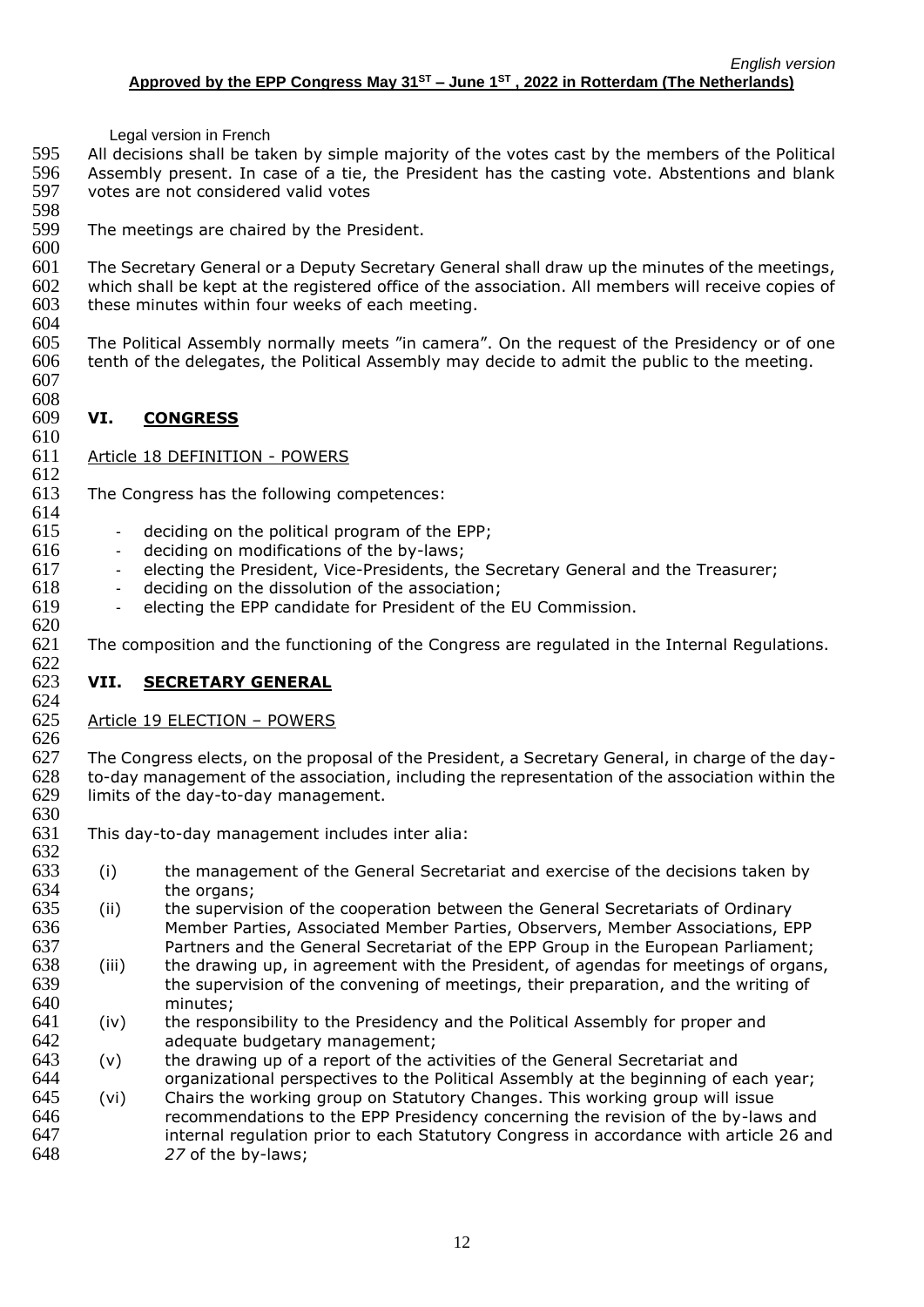(vii) verification of the documents of all new membership applications as referred to in article 5, 5 bis and 6 and clearance, in accordance with the President, for transferral to the Working Group EPP Membership

652<br>653 The secretary General is also entitled to implement decisions of the Presidency and in particular to authorize an attorney at law to represent the association in judicial proceedings either as applicant or defendant.

656<br>657 On the proposal of the Presidency and in agreement with the Secretary General, the Political Assembly, following the election of the Presidency, elects the Deputy Secretary (ies) General for a period of three years.

# 

### **VIII. REPRESENTATION**

### Article 20 PROCEDURE

 All legal acts on behalf of the association not falling within the scope of the day-to-day management or of a special delegation of powers, must be signed by the President or by two members of the Presidency.

# 

#### **IX. Wilfried Martens Centre for European Studies**

# Article 21 DEFINITION

 The Wilfried Martens Centre for European Studies (hereinafter referred to as "WMCES") is the official European political foundation of the European People's Party. The WMCES will function as the sole and official think-tank of the EPP and shall, in particular, serve as a common European framework for national foundations/think-tanks recognized by EPP member-parties.

 WMCES is organized as a separate legal entity with separate financial accounts, operating in accordance with its own by-laws and internal regulations. 

# **X. PRIVACY AND DATA PROTECTION**

### Article 22 DEFINITION

 The EPP is committed to comply with national applicable laws and EU regulations concerning the protection of data and will collect only information that is strictly needed and relevant, and up-

to-date and will use appropriate controls to ensure the information is kept secure.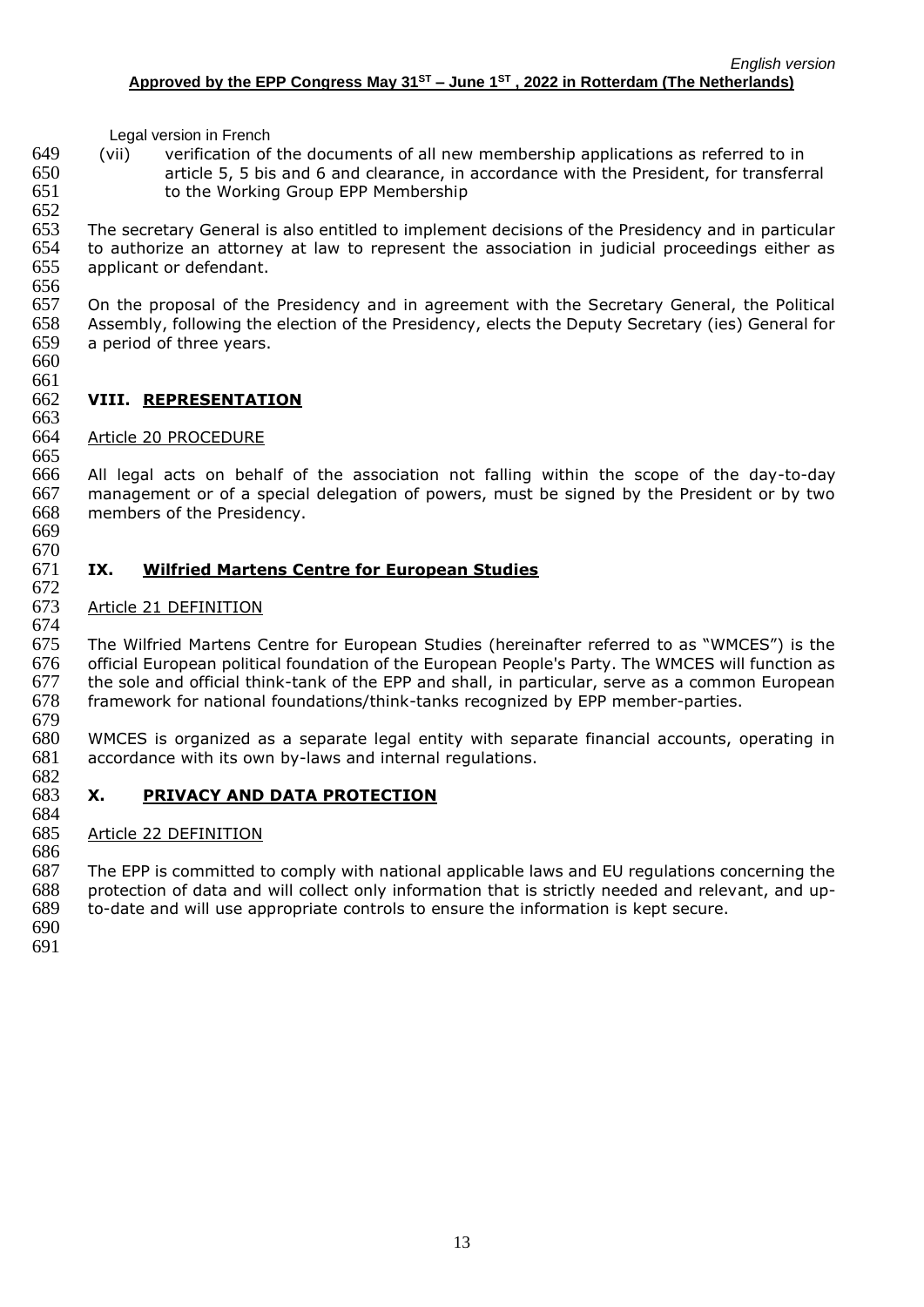# 692 **XI. FINANCIAL YEAR, ANNUAL ACCOUNTS AND BUDGET**

- 693 694 Article 23.1 FINANCING
- 695 The EPP shall be financed by:
- 697 The general budget of the EU in conformity with the Regulation (EC)  $N^{\circ}$  1141/2014 of the 698 European Parliament and Council of 22 October 2014 on the statute and funding of political 698 European Parliament and Council of 22 October 2014 on the statute and funding of political
- 699 parties at European level; 700 - The annual membership fees of Ordinary Member Parties, Associated Member Parties,<br>701 Member Associations, Observer Member Parties and EPP Partners: 701 Member Associations, Observer Member Parties and EPP Partners;<br>702 - Contributions from supporting members.
	- Contributions from supporting members.
- 703

# Article 23.2 MEMBERSHIP FEES

705 706 The conditions for the determination of the membership fees are strictly defined in the Internal<br>707 Regulations, Membership fees and contributions are governed by the conditions and obligations 707 Regulations. Membership fees and contributions are governed by the conditions and obligations<br>708 relating to the funding of political parties at European level established in Regulation (CEC) 708 relating to the funding of political parties at European level established in Regulation (CEC) 709 1141/2014. 710

#### 711 Article 24 FINANCIAL YEAR – ANNUAL ACCOUNTS AND BUDGET 712

713 The association's financial year runs from 1 January to 31 December.

714<br>715 715 At the end of each financial year, the Presidency closes the accounts for the year ended and<br>716 establishes the budget for the following financial year in accordance with the applicable legal 716 establishes the budget for the following financial year in accordance with the applicable legal 717 provisions; the annual accounts are submitted to the Political Assembly for approval. 717 provisions; the annual accounts are submitted to the Political Assembly for approval.

- 718 The Treasurer will assist the Presidency in drawing up the accounts and the budget. He controls<br>
720 the budgetary management of the General Secretary and reports to the Presidency. He is the budgetary management of the General Secretary and reports to the Presidency. He is 721 responsible in particular for the financing of the association and its activities, by means of 722 membership fees, donations or otherwise.
- 723 724 Every two years, the Political Assembly elects two Internal Auditors who may not be a member<br>725 of the Presidency. The mandate of the Internal Auditors lasts two vears and is renewable. The of the Presidency. The mandate of the Internal Auditors lasts two years and is renewable. The 726 Internal Auditors are responsible for the verification of the annual accounts and report 727 accordingly to the Political Assembly.
- 728 729 The surplus is added to the association's assets and in no case may be paid to members in the form of dividends.
- 731  $732$  To promote transparency the EPP accounts will be drawn up and communicated in accordance<br> $733$  to chapter 5 of Regulation (EU/EURATOM) N° 1141/2014 of the European Parliament and of the 733 to chapter 5 of Regulation (EU/EURATOM) N° 1141/2014 of the European Parliament and of the 734 Council of 22 October 2014. Council of 22 October 2014.

## 735 736 **XII. ETHICAL BEHAVIOUR IN POLITICS - ETHICS COMMITTEE - CODE OF CONDUCT**

- 737 Article 25 ETHICS COMMITTEE - ELECTION AND POWERS
- 740 The EPP Ethics Committee is composed of five members appointed by the Political Assembly for 741 a renewable term of three years. The chairperson of the EPP Ethics Committee shall be chosen 742 and elected from among the members of the Presidency. 743
- 744 The EPP Ethics Committee drafts an EPP Code of Conduct on Ethical Behaviour in Politics and 745 submits it for approval to the Political Assembly.
- 746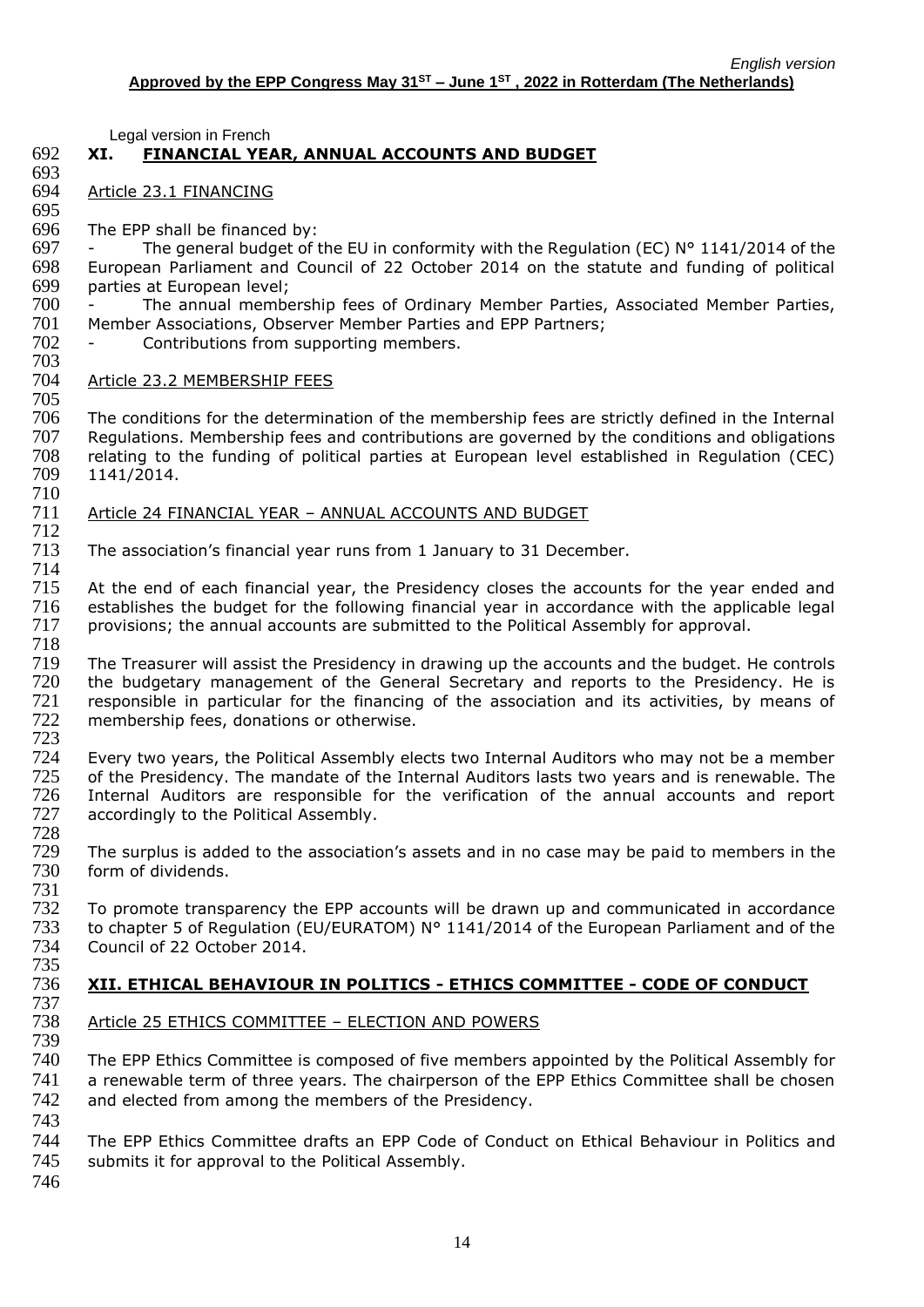- 747 The EPP Ethics Committee drafts its internal regulations and submits these for approval to the 748 Political Assembly.
- 749 By subscribing to the EPP Code of Conduct, which is a prerequisite for EPP membership, Ordinary<br>750 Member Parties, Associated Member Parties, Member Associations, Observer Member Parties, Member Parties, Associated Member Parties, Member Associations, Observer Member Parties, 751 Individual Members, accept the responsibility to continuously act so as to maintain and enhance<br>752 public confidence in the integrity of the political process. public confidence in the integrity of the political process.
- 

753 754 The competences of the EPP Ethics Committee include inter alia:<br>755 - drafting, as well as amending, if need be, the EPP Code of

- 755 drafting, as well as amending, if need be, the EPP Code of Conduct on Ethical Behaviour 756 in Politics and submitting the EPP Code of Conduct and any subsequent amendments
- 757 thereto for approval to the Political Assembly;<br>758 outlining the procedure to verify the compliantly - outlining the procedure to verify the compliance of applicants with the EPP Code of 759 Conduct;
- 760 drafting, as well as amending, if need be, its internal regulations and submitting these 761 and any subsequent amendments thereto for approval to the Political Assembly;
- 762 monitoring compliance with the EPP Code of Conduct;<br>763 reporting on any alleged infringements of the EPP Cod
- 763 reporting on any alleged infringements of the EPP Code of Conduct;<br>764 in case of non-compliance with the EPP Code of Conduct, making in
- in case of non-compliance with the EPP Code of Conduct, making recommendations to 765 the Presidency to adopt proposals for a final decision on any appropriate measures to be 766 taken by the Political Assembly, including the suspension or exclusion of the concerned 767 member;
- 769 The Political Assembly may, upon the recommendation of the EPP Ethics Committee and a 770 proposal of the Presidency, request that a Member Party takes action against one of its members, 771 if it has determined that the respective member has acted in a way that is not compliant with 772 the EPP Code of Conduct.
- 773

768

### 774 *XIII.* **INTERNAL REGULATIONS AND MODIFICATION OF INTERNAL REGULATIONS.** 775

776 Article *26* INTERNAL REGULATIONS - MODIFICATION

777 At the proposal of the Presidency, the Political Assembly decides on the Internal Regulations in 779 which issues of internal order and of financial order not mentioned in these by-laws shall be set<br>780 out. In the Internal Regulations, some additional bodies will be created, such as the EPP Summit out. In the Internal Regulations, some additional bodies will be created, such as the EPP Summit 781 and the membership categories of "Member Associations", "Individual Members", "Observer 782 Members" and "EPP Partners" will be defined. 783

784 Proposals for modifications of the Internal Regulations may be introduced by the Presidency, 785 Ordinary Member Parties, Associated Member Parties or Member Associations; and by the EPP<br>786 Group at the European Parliament and the Presidents of the EPP, likeminded or associated 786 Group at the European Parliament and the Presidents of the EPP, likeminded or associated 787 Groups, at the Parliamentary Assemblies of the CoF, the OSCE and NATO, the Furopean 787 Groups, at the Parliamentary Assemblies of the CoE, the OSCE and NATO, the European<br>788 committee of the regions. Union for the Mediterranean and FURONEST, provided that they are 788 committee of the regions, Union for the Mediterranean and EURONEST, provided that they are<br>789 member of an Ordinary Member Party or Associated Member Party. Said proposals must be 789 member of an Ordinary Member Party or Associated Member Party. Said proposals must be<br>790 submitted in writing to the Secretary General four weeks prior to the meeting of the Political 790 submitted in writing to the Secretary General four weeks prior to the meeting of the Political<br>791 Assembly at which they will be considered and they must be notified to the members. Assembly at which they will be considered and they must be notified to the members.

792 793

# 794 *XIV***. MODIFICATIONS OF THE BY-LAWS**

## 795 796 Article *27* BY-LAWS - MODIFICATION

797 798 Proposals for modifications of the by-laws may be introduced by the Presidency, Ordinary<br>799 Member Parties, Associated Member Parties or Member Associations and by the EPP Group at 799 Member Parties, Associated Member Parties or Member Associations and by the EPP Group at 800 the European Parliament and the Presidents of the EPP, like-minded or associated Groups, at 801 the Parliamentary Assemblies of the CoE, the OSCE and NATO, the European committee of the the Parliamentary Assemblies of the CoE, the OSCE and NATO, the European committee of the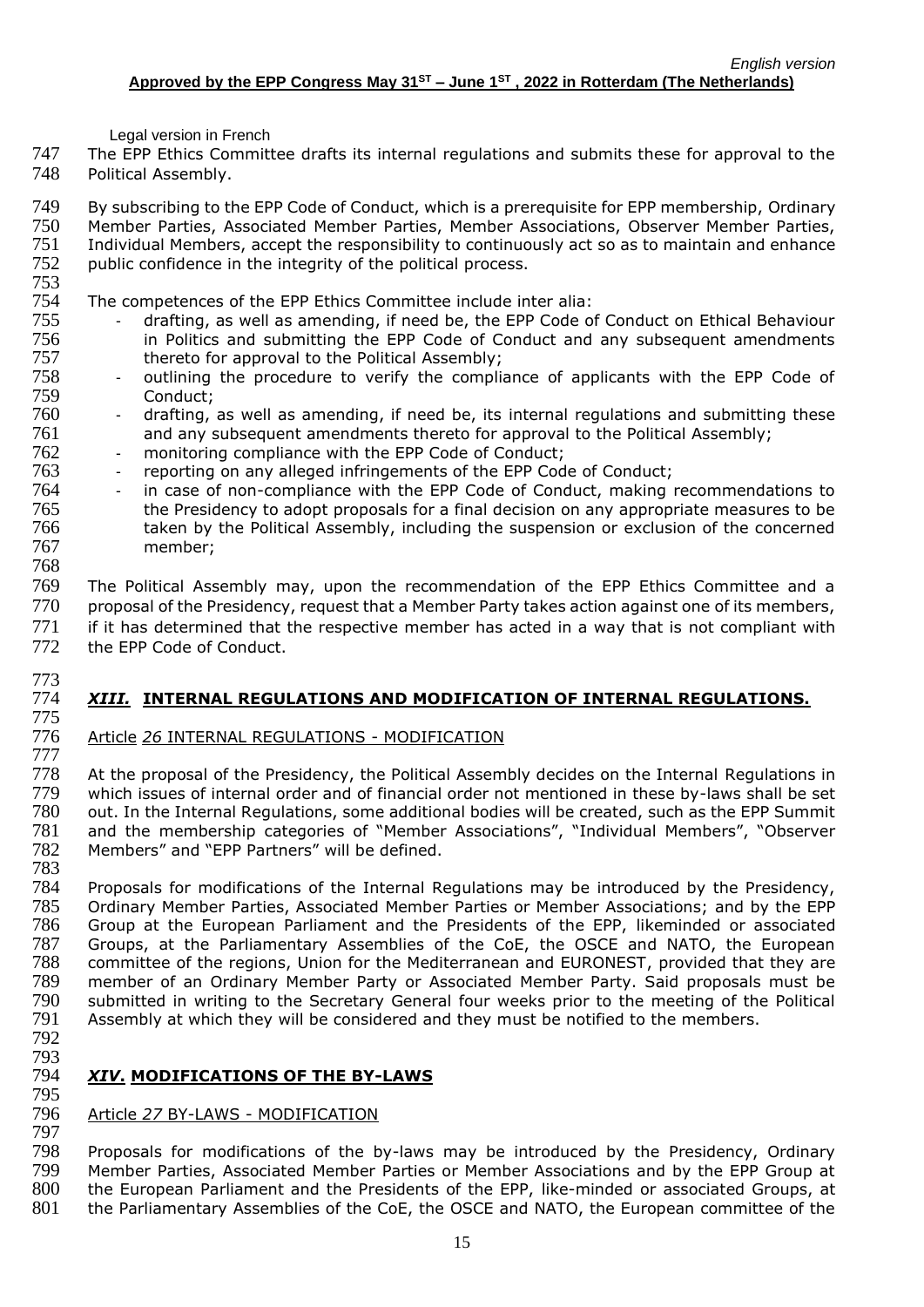regions, Union for the Mediterranean and EURONEST provided that they are member of an Ordinary Member Party or Associated Member Party.

 Proposals must be presented in writing to the Secretary General who will transmit them to the Members of the Political Assembly for deliberation at least four weeks prior to the meeting at 807 which the Political Assembly will deliberate on those proposals. 

 Proposals shall be presented to the Congress for adoption only if they have obtained a two-thirds majority of the votes cast in the Political Assembly. Approval of modifications to the by-laws 811 presented by the Political Assembly requires a simple majority of the votes cast by the members of Congress present. The Congress may by a two-thirds majority of votes cast by the members 813 present overrule the proposals of the Political Assembly. Abstentions and blank votes are not 814 considered valid votes. considered valid votes.

 

### *XV.* **DISSOLUTION**

### Article *28* REGULATION

 The association is not dissolved as a result of the death, dissolution or resignation of a member, 822 provided the number of members is not less than two.

 824 The association may be dissolved voluntarily by a decision of the Congress with a three-quarters<br>825 majority of the members present, in accordance with the rules applicable to its functioning, as majority of the members present, in accordance with the rules applicable to its functioning, as 826 set out in the Internal Regulations. 

828 In the event of voluntary dissolution, the Congress elects the liquidator(s). In the absence of liquidator(s), the members of the Presidency will act as liquidators. liquidator(s), the members of the Presidency will act as liquidators. 

 In the event of dissolution, the Political Assembly decides on the disposal of the assets. Such disposal must serve a not-for-profit purpose. 833<br>834

# **XVI. TRANSITIONAL PROVISIONS**

 By derogation to article 27 of the by-laws, the Political Assembly is entitled to adopt amendments to the by-laws of the association if such amendments are required or useful with a view to implementing

 (i) Regulation No 1141/2014 of the European Parliament and of the Council of 22 October 2014 840 on the statute and funding of European political parties and European political foundations;

841 (ii) delegated acts of the European Commission as set out in article 36 of the Regulation, and;

842 (iii) current and future Belgian laws and regulations that, directly or indirectly, relate to any aspect of the conversion of a European political party governed by Belgian law into a European 844 Political Party governed by the aforementioned Regulation.

 The EPP Code of Conduct, approved by the Political Assembly 14 October 2019 shall be communicated to all current Ordinary Member Parties, Associated Member Parties, Member Associations, Observer Member Parties, Individual Members and shall be binding upon those 849 members having continued their membership of the EPP beyond the date of entry into force of the EPP Code of Conduct set forth in the notice communicated by the Political Assembly.